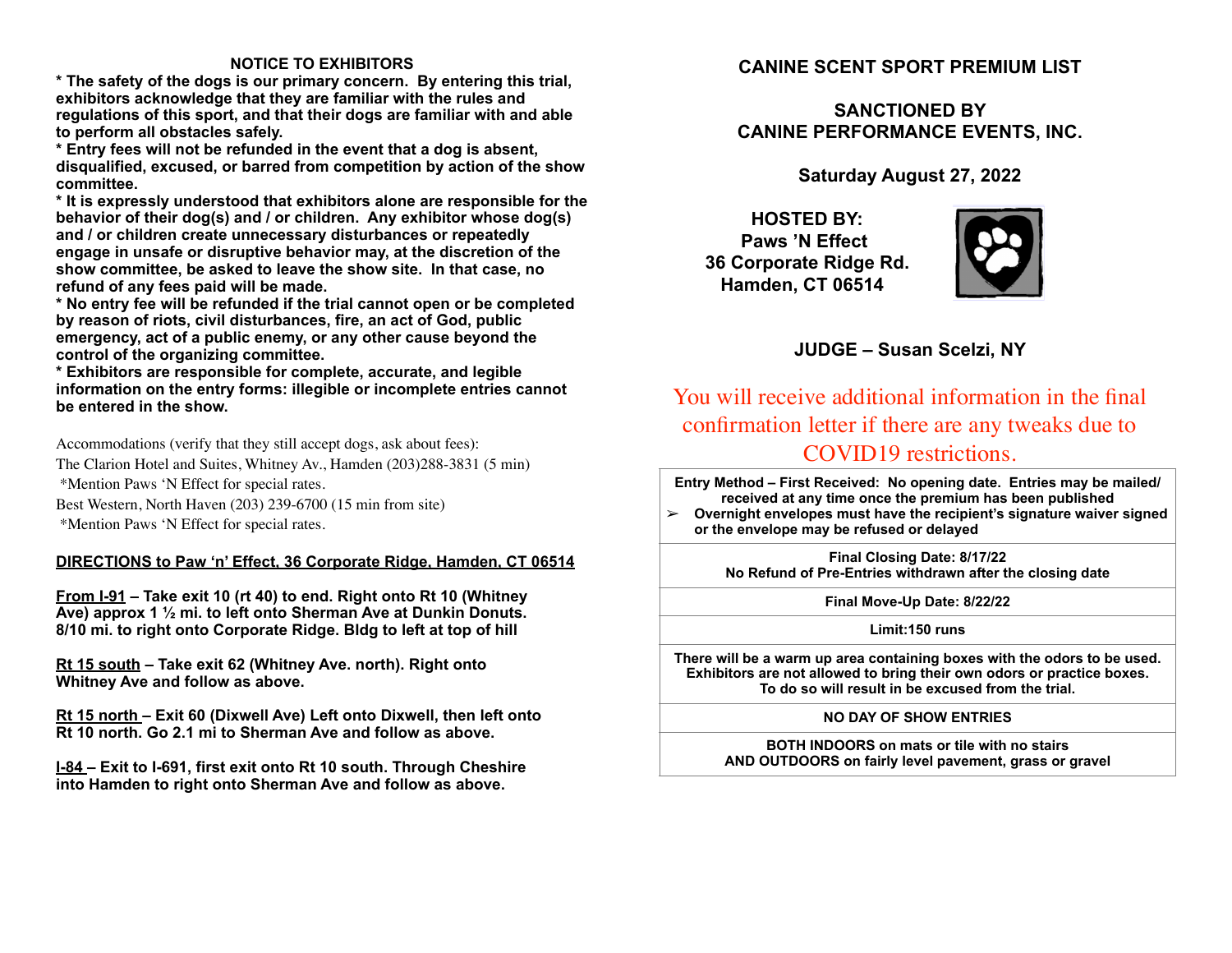| <b>Trial Chairperson</b>         | <b>Trial Secretary</b>                                                                                   |
|----------------------------------|----------------------------------------------------------------------------------------------------------|
| Kathleen Shea<br>k.shea@snet.net | Sandy House<br>36 Corporate Ridge Rd.<br>Hamden, CT 06514<br>sandy.pawsneffect@gmail.com<br>203-281-7150 |
|                                  | <b>Committee Members</b><br>Lil Clark, Lynn Hettinger, Heidi Dulac                                       |

**The following is the scheduled order for the trial to be run. If the order needs to be changed for the trial due to extreme pre-trial circumstances, it will be posted in the confirmation letter sent to preentered exhibitors at least 7 days before the first trial day. The order will only be changed at the trial in the case of an extreme reason and must be agreed upon by the host club and judge(s).**

### **August 27, 2022**

**Exterior Vehicle Container Round 1 Container Round 2 Interior**

### **CHECK-IN for level 1: 8:15 – 8:30 AM**

**Membership can be obtained by going to www.k9cpe.com, Member Services.**

Placements will be awarded for first through third place (more placements up to six are allowed per the club's policies). Placements will be determined by no faults first, then by least amount of time. If there is a tie of score and time, each dog will be awarded the same placement, with the following placement(s) not awarded, if any. Placements are not awarded if the dog has a non-qualifying score.

VETERINARIANS: Central Hospital for Veterinary Medicine, 4 Devine Street, North Haven, CT (CROSSROADS MEDICAL CENTER) (203) 865-0878

#### **EXERCISE YOUR DOG RESPONSIBLY! PLEASE PICK UP AFTER YOUR DOG AT THE SHOW SITE AND HOTELS! ALL DOGS MUST BE ON LEASH EXCEPT WHEN IN THE RING OR WARM UP AREA. THERE IS A LEASH LAW IN THE TRIAL SITE'S STATE.**

### **ODORS**

**BIRCH (Betula Lenta) – Used in Level 1 through Level C ANISE (Pimpinella Anisum) – Used in Level 2 through Level C CLOVE (Eugenia caryophyllata) – Used in Level 3 through Level C CYPRESS Cupressus sempevirens) – Used in Level 5 through Level C VETIVER (Vetiveria zizanioides) – Used in Level C**

Trials run smoother with your help! ☺ Please send this form with your entry! We are looking for volunteers to help at our trial. If you are able to help out, please fill out the form below and return it with your entry.

Name:\_\_\_\_\_\_\_\_\_\_\_\_\_\_\_\_\_\_\_\_\_\_\_\_\_\_\_\_\_\_\_\_\_\_\_\_\_\_\_\_\_\_\_\_\_\_

Email: \_\_\_\_\_\_\_\_\_\_\_\_\_\_\_\_\_\_\_\_\_\_\_\_\_\_\_\_\_\_\_\_\_\_\_\_\_\_\_\_\_

#### Phone:  $\blacksquare$

**ATTENTION!!! COVID -19 Guidelines & Waiver: The COVID-19 waiver included in this premium MUST be signed and sent with your entry, for a valid entry. Please be respectful of your fellow exhibitors. If you are entering this trial, be sure you are comfortable with the Covid-19 guidelines and are willing to comply with wearing a mask and social distancing. Exhibitors not complying with these guidelines will be excused from the trial without refund.**

**MOVE-UPS: Move-ups from Container Round 1 to Container Round 2 are allowed. Do not run Container Round 2 at the lower level and let the trial secretary know immediately that you need to move up.**

**BRIEFING and STARTING TIMES: General briefing will at 8:30. First dog on the line following briefing. Exhibitors will still be responsible for knowing terms and conditions set forth in the briefing even if they are not present for briefing.**

**RUN ORDERS: May be sent electronically to exhibitors on Saturday. They will also be posted on Sunday. All level 1 will run followed by all level 2, then level 3, etc.**

**CRATING: Please plan to work out of your car - bring adequate shade, fans, water, etc.**

**PARKING: There is plenty of parking but please watch for areas blocked off for search areas and do not enter those areas. If you need a Handicapped parking space, please plan to arrive early.**

**FOOD: There will be no food or beverage available.**

**REFUNDS: Withdrawals after the closing date due to injury of the dog, or for bitches who come in heat will be eligible for 75% refund of entry fee paid upon receipt of a note from your veterinarian.**

**COLLARS: NO prong collars or electronic shock collars of any type are allowed per the show site.**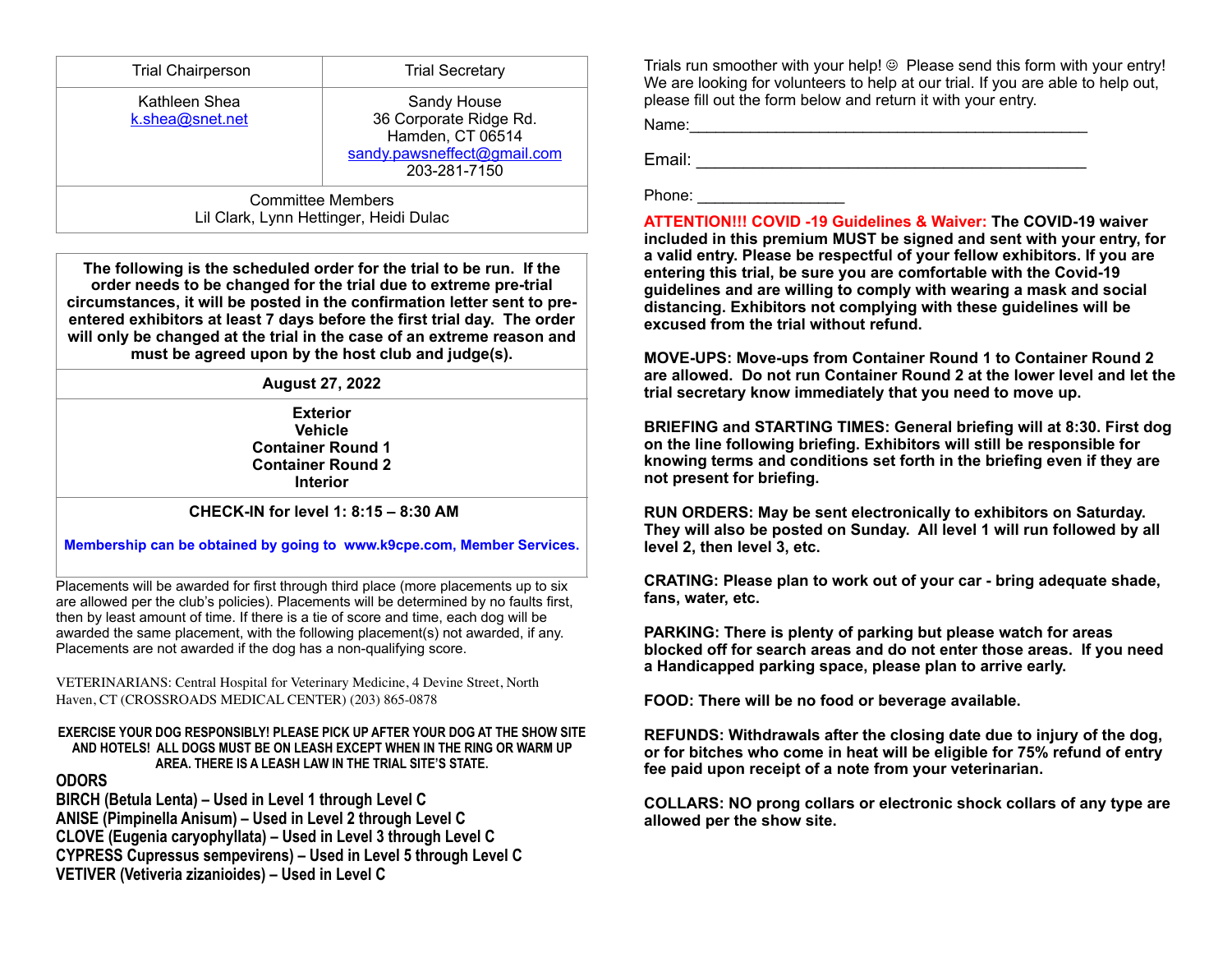| Trial Dates: August 27, 2022                             |           |  |  |                                            | Final Closing Date: August 17, 2022                                 |  |  |  |           |  |      |
|----------------------------------------------------------|-----------|--|--|--------------------------------------------|---------------------------------------------------------------------|--|--|--|-----------|--|------|
|                                                          |           |  |  |                                            | Entry Method - First Received - No Opening Date                     |  |  |  |           |  |      |
|                                                          |           |  |  |                                            | Make entry fees payable in US funds to: Paws 'N Effect              |  |  |  |           |  |      |
| Mail Entries to: Sandy House                             |           |  |  | 36 Corporate Ridge Rd.<br>Hamden, CT 06514 |                                                                     |  |  |  |           |  |      |
| Dog's CPE ID#<br>____ ___ ___ ___ --                     |           |  |  |                                            | Dog's Call Name                                                     |  |  |  |           |  |      |
| Breed                                                    |           |  |  |                                            |                                                                     |  |  |  |           |  |      |
| Owner                                                    |           |  |  |                                            |                                                                     |  |  |  |           |  |      |
| Handler (if different than owner)                        |           |  |  |                                            |                                                                     |  |  |  |           |  |      |
| Address                                                  |           |  |  |                                            |                                                                     |  |  |  |           |  |      |
| City / State / Zip                                       |           |  |  |                                            |                                                                     |  |  |  |           |  |      |
| Phone & email                                            |           |  |  |                                            |                                                                     |  |  |  |           |  |      |
| Sat. August 27<br>circle level for each class<br>Round 1 |           |  |  |                                            | Sat. August 27<br>circle level for each class<br>Round <sub>2</sub> |  |  |  |           |  |      |
| Containers                                               | 1 2 3 5 C |  |  | \$20                                       | Containers                                                          |  |  |  | 1 2 3 5 C |  | \$20 |
| <b>Ineriors</b>                                          | 1 2 3 5 C |  |  | \$20                                       |                                                                     |  |  |  |           |  |      |
| <b>Exteriors</b>                                         | 1235C     |  |  | \$20                                       |                                                                     |  |  |  |           |  |      |
| Vehicles                                                 | 1 2 3 5 C |  |  | \$20                                       |                                                                     |  |  |  |           |  |      |
|                                                          |           |  |  |                                            | One dog per handler per class.                                      |  |  |  |           |  |      |

Total Enclosed in US funds:

**An ID number is required to enter a CPE trial, pending entries cannot be accepted**

#### **DISCLAIMER AND INDEMNITY – MUST BE SENT WITH ENTRY**

**I / we acknowledge that I am / we are familiar with the current rules applying to CPE Canine Scent Sports Trials, including all terms and conditions contained in this Event Premium. I / we agree that the Host Club holding the Scent Sport Trial has the right to refuse entry for cause which the Host Club, in its sole judgment, shall deem to be sufficient. Upon acceptance of this entry, I / we agree to hold (a) Canine Performance Events, Inc., (b) this Host Club, (c) the owner or lessee of the premises, (d) any sponsors of this event, and each of their members, directors, officers, agents, show secretary, show chairperson, show committee and employees harmless from any claim or loss or injury or expenses (including attorney fees) which may be alleged to have been caused directly or indirectly to any person or thing arising out of or in consequence of my / our participation in the Scent Sport Trial or the act of my/our dog, howsoever such injuries or damage may be caused and whether or not the same may have been caused by negligence of the aforementioned parties or any of their employees or agents, or any other persons. I / we further agree to hold the aforementioned parties harmless from any claim or loss of this dog by disappearance, theft, death or otherwise, and from any claim for damage or injury to the dog, whether any claim be caused or alleged to be caused by the negligence of the Host Club or any of the parties aforementioned, or by the negligence of any other person, or any other cause or causes.** 

## **THIS DISCLAIMER MUST BE SIGNED AND INCLUDED FOR A VALID ENTRY**

**I / we agree to abide by the rules of CPE currently in effect at the time of the trial date and all terms and conditions pertaining to this Event. I/we testify that the dog entered is healthy and vaccinated or titered. I/we certify that the dog entered is not dangerous to any person or other dog. By signing below, I/we agree to the disclaimer and indemnity obligations on this entry form; including the statement below the signature line.**

Signature – Owner or Parent / Guardian if Minor Date

Entry form MUST be signed and the Disclaimer MUST be attached for a valid entry

**No changes to trial results will be made once the trial has been completed – handlers are responsible for the accuracy of information in their confirmation from the trial secretary (dog's info, level, etc), prior to running in a trial, and for reporting any discrepancies of posted results prior to leaving the trial site each day. This also includes if there was a correction to a scribe sheet – the handler must verify that the results were corrected as well.**